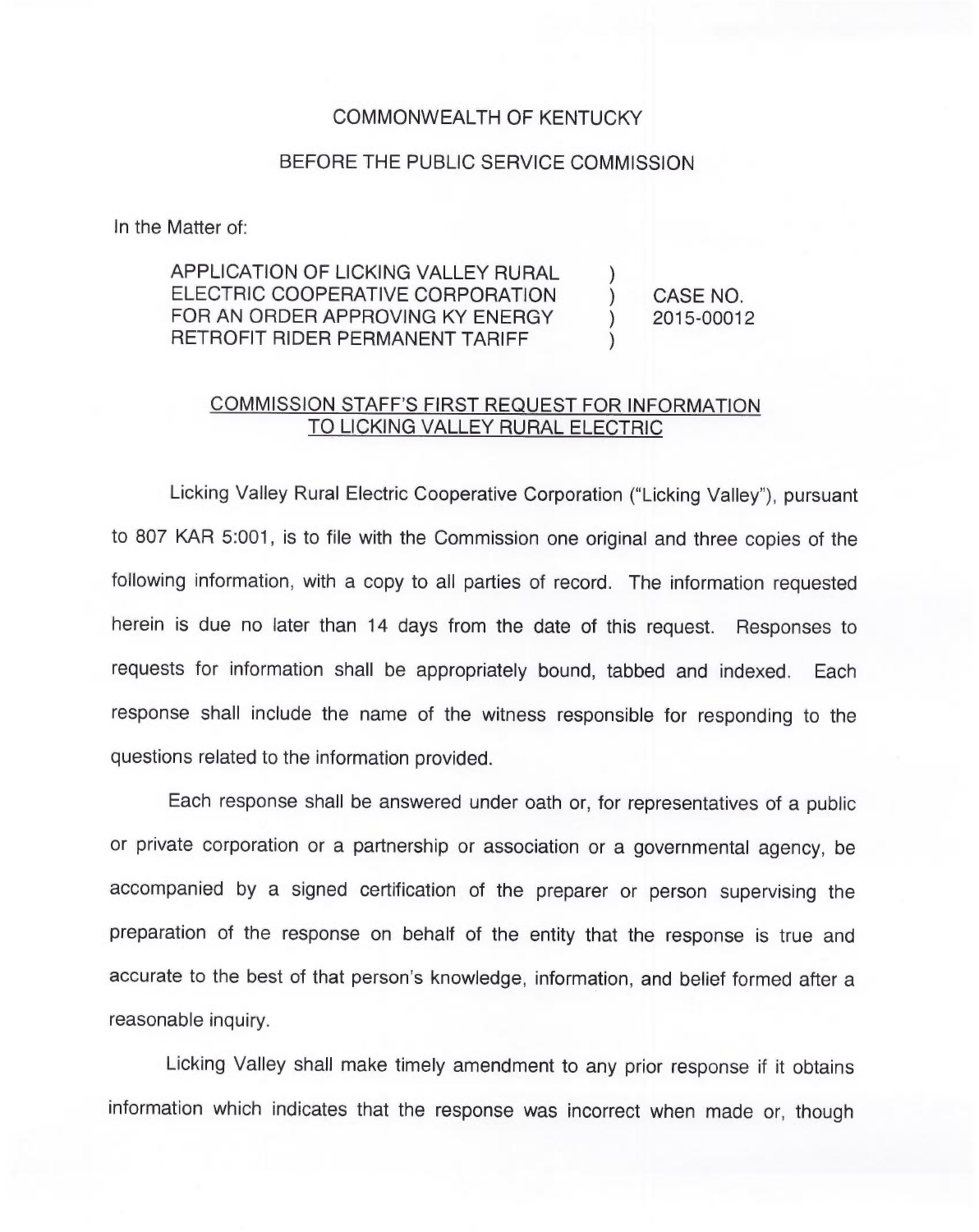correct when made, is now incorrect in any material respect. For any request to which Licking Valley fails or refuses to furnish all or part of the requested information, it shall provide a written explanation of the specific grounds for its failure to completely and precisely respond.

Careful attention should be given to copied material to ensure that it is legible. When the requested information has been previously provided in this proceeding in the requested format, reference may be made to the specific location of that information in responding to this request. When filing a paper containing personal information, Licking Valley shall, in accordance with 807 KAR 5:001, Section 4(10), encrypt or redact the paper so that personal information cannot be read.

 $1.$ Refer to the second paragraph on the first page of the application ("Application"), which states, "Licking Valley RECC requests that Case Nos. 2010-00089,<sup>[1]</sup> 2012-00484,<sup>[2]</sup> and 2013-00398.<sup>[3]</sup> as well as the periodic reports on those cases that have been submitted semi-annually, be incorporated into the record of this case by reference." Confirm that Licking Valley is willing to comply with the same periodic reporting requirements ordered in these cases.

<sup>&</sup>lt;sup>1</sup> Case No. 2010-00089, Joint Application of Big Sandy Rural Electric Cooperative Corporation, Fleming Mason Energy Cooperative, Inc., Grayson Rural Electric Cooperative Corporation, and Jackson Energy Cooperative for an Order Approving an On-Bill Financing Pilot Program Titled the "KY Energy Retrofit Rider" (Ky. PSC Dec. 16, 2010).

<sup>&</sup>lt;sup>2</sup> Case No. 2012-00484, Joint Application of Big Sandy Rural Electric Cooperative Corp., Fleming-Mason Energy Cooperative, Inc., and Grayson Rural Electric Cooperative Corp. for an Order Approving KY Energy Retrofit Rider Permanent Tariff (Ky. PSC Aug. 26, 2013).

<sup>&</sup>lt;sup>3</sup> Case No. 2013-00398, Application of Jackson Energy Cooperative Corporation for an Order Approving KY Energy Retrofit Rider Permanent Tariff (Ky. PSC Apr. 7, 2014).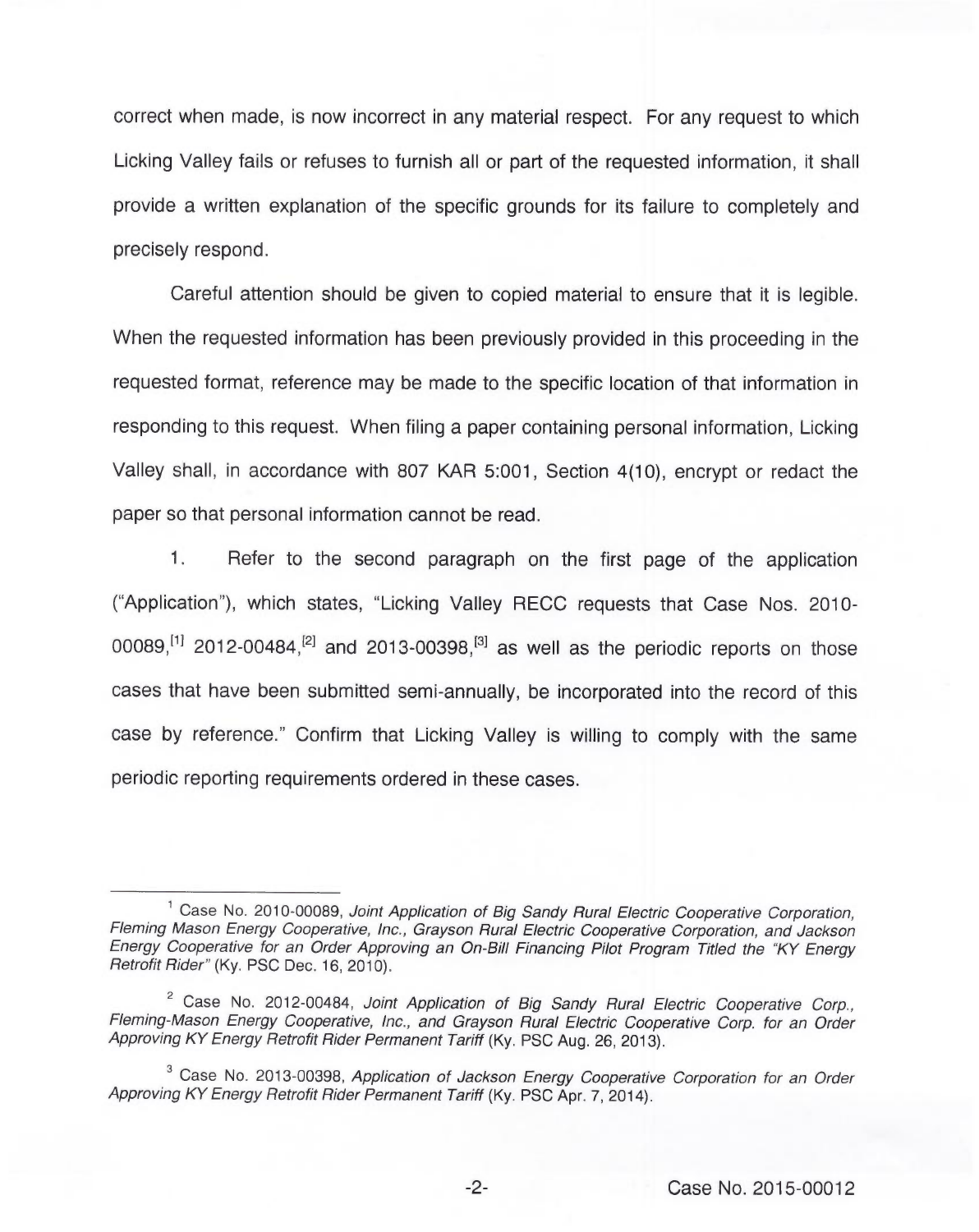2. Refer to the last sentence in paragraph 9 of the Application, which states, "Commercial/small industrial accounts will have these options, plus an option for lighting improvements and upgrades."

a. Describe the type of conservation plan ("Conservation Plan") Licking Valley is considering offering to its commercial and small industrial accounts that will become part of its Kentucky Energy Retrofit Rider ("KER Rider").

b. Identify and describe the types of lighting improvements and upgrades that will be considered.

c. Explain whether the Mountain Association for Community Economic Development ("MACED")<sup>4</sup> partnership with Licking Valley will include commercial and small industrial accounts.

d. Explain whether commercial and small industrial accounts are

covered under the KER Riders of other utilities with whom MACED has partnered.

3. Refer to paragraph 13 of the Application, which states:

The KER Rider has been designed to reduce financial risks at all stages of development. Licking Valley RECC will join the existing pooled Risk Mitigation Fund established for participating EKPC cooperatives whereby a portion of the project fee -- currently assessed as five percent of the capitalized cost of projects  $-$  will be allocated to a shared fund in case of a total loss. Licking Valley RECC will notify the Commission if the balance of the fund falls below the amount designated in existing tariffs.

Explain whether there are separate Risk Mitigation Funds that have been established

for residential and commercial/small industrial accounts.

<sup>&</sup>lt;sup>4</sup> MACED is a non-profit corporation whose mission is to provide comprehensive community development support to Appalachian communities by enhancing employment and living conditions in the area. MACED's major programs consist of business development, sustainable forestry, energy efficiency, and public policy research and education.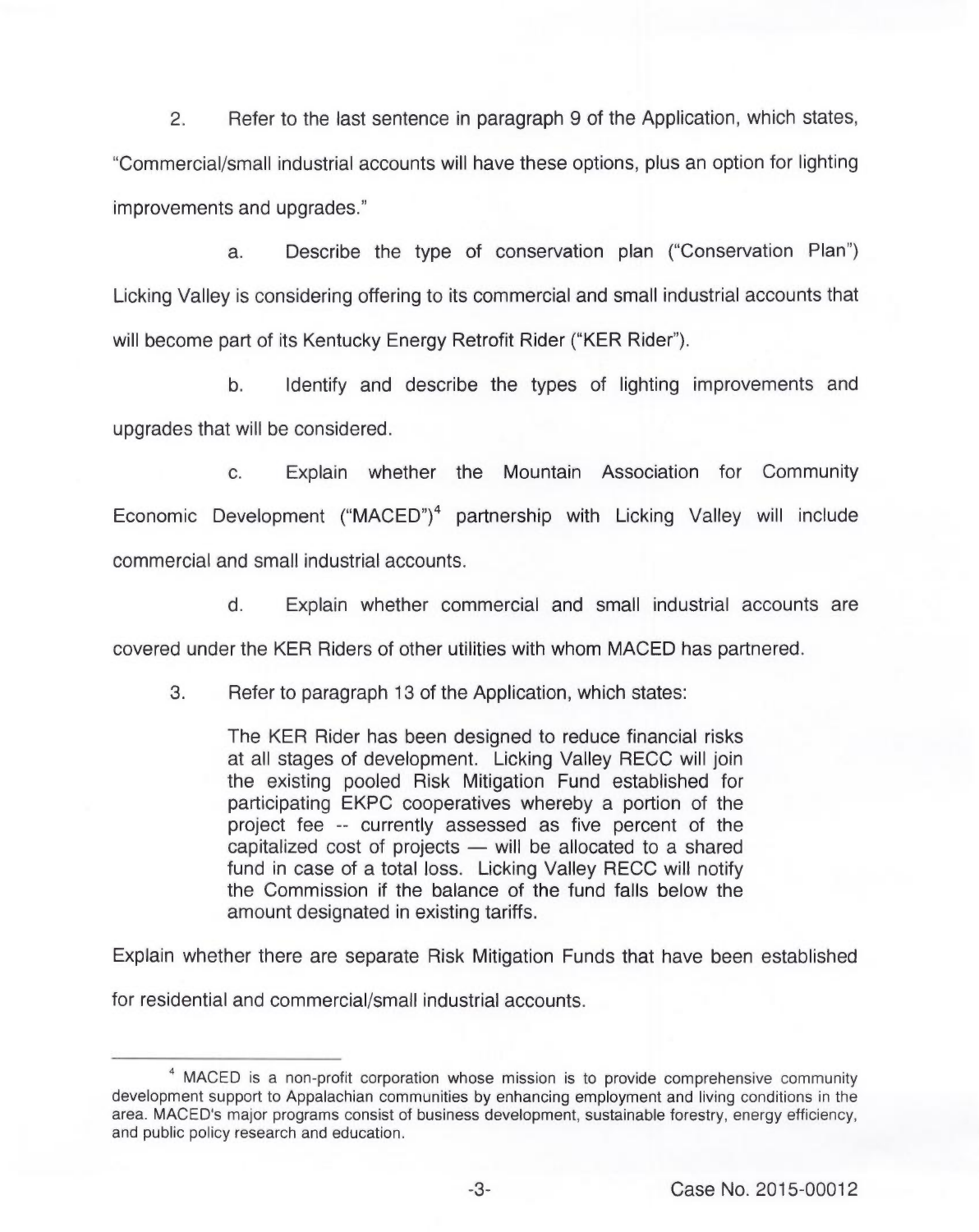$\overline{4}$ . Refer to the sixth sentence in paragraph 15 of the Application, which states, "The projects created or saved 6 jobs." Describe the types of jobs created or saved by the projects discussed in the paragraph.

5. Refer to Exhibit <sup>A</sup> of the Application, the KY Retrofit Purchase Agreement, at page 5, the last sentence of the first bulleted paragraph, which states, "Residential locations will have repayment terms of up to 15 years, while commercial property locations will have a maximum repayment term of 10 years and require loan security on investments greater than \$20,000."

a. This section of the proposed KER Rider discusses residential and commercial property locations, but not small industrial property locations. Explain why.

b. Explain whether any type of security is requested for investments less than \$20,000.

c. Provide the maximum or ceiling investment amount for commercial and small industrial locations.

6. Refer to the response to Item 8, page 4, Exhibit B, of the Application. Explain whether there is a check list for commercial and small industrial accounts/locations, and if one exists describe.

7. Refer to Attachment <sup>1</sup> of the Application. Explain whether different How\$martKY Services and Fees forms will be used for residential locations and commercial/small industrial locations.

8. Refer to Attachment 2 of the Application. Explain whether different UCC Financing Statement forms will be used for residential locations and commercial/small industrial locations.

-4- Case No. 2015-00012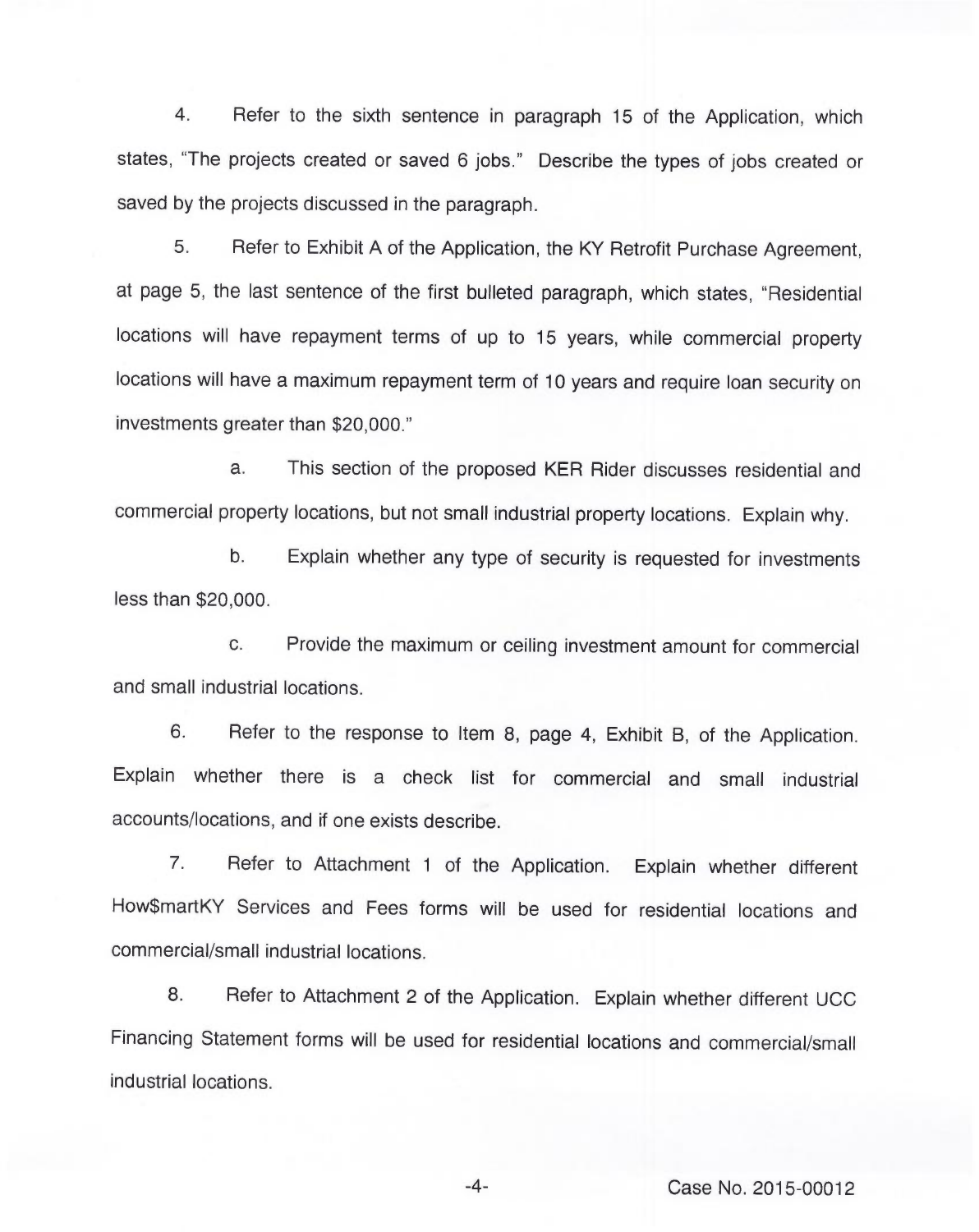9. Refer to Attachment 7 of the Application. Explain whether there is a Kentucky Retrofit Rider Conservation Plan for commercial and small industrial locations, and if so, provide.

10. Explain whether residential, commercial and small industrial customers with more than one location, can finance more than one Conservation Plan investment through MACED.

Jeff Deroue Executive Directo Puþli¢ Service Commissic P. O. Box 615 Frankfort, Kentucky 40602

DATED **JAN 2 3 2015** 

cc: Parties of Record